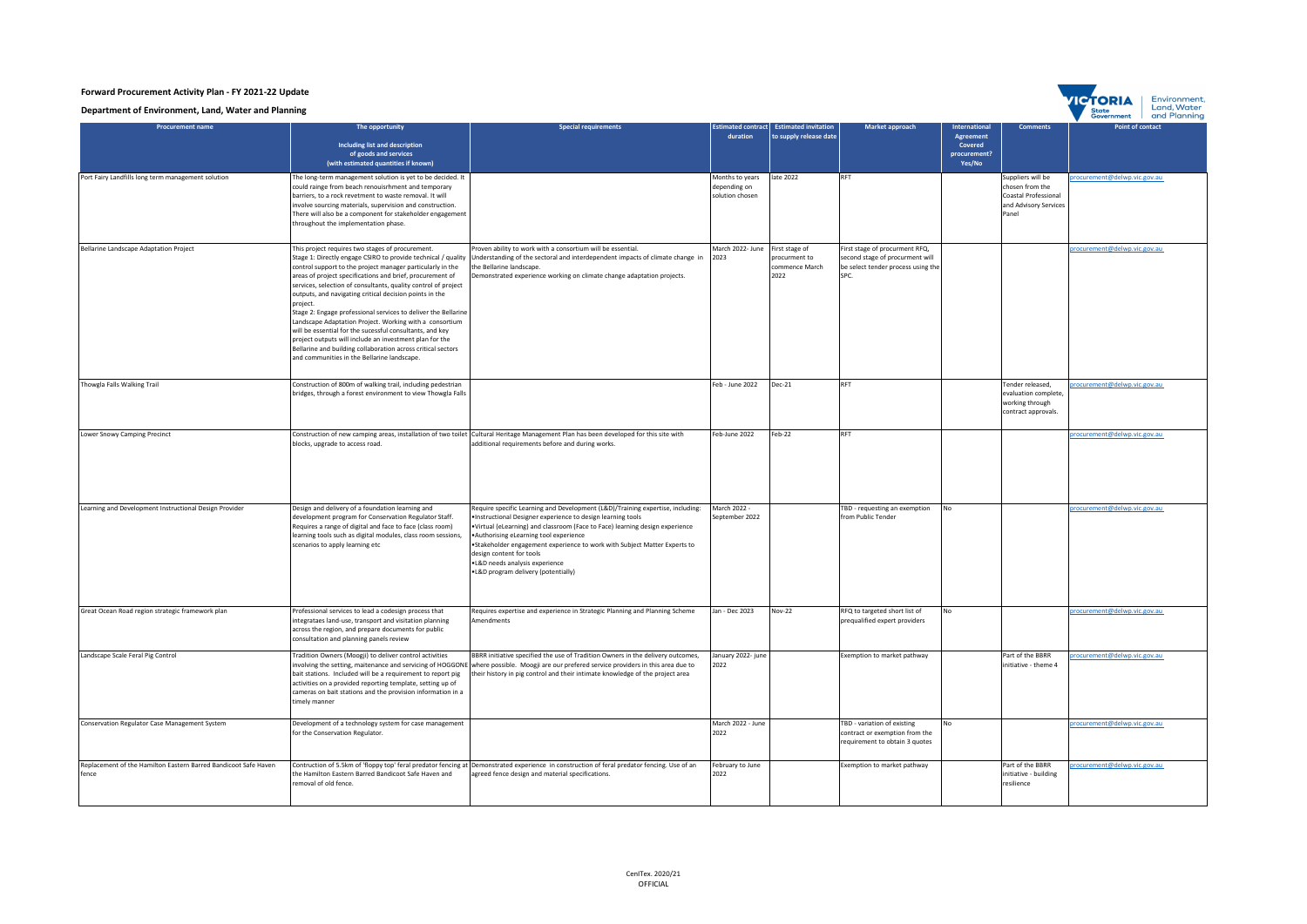| Wild Dog Foot hold trap monitoring system                                     |                                                                                                                                                             | provision of system to remotely monitor traps for improved experience in supplying robust, compact & reliable hardware and back-up services until June 2023 |                |               | public tender                            |           |                          | This contract is active procurement@delwp.vic.gov.au |
|-------------------------------------------------------------------------------|-------------------------------------------------------------------------------------------------------------------------------------------------------------|-------------------------------------------------------------------------------------------------------------------------------------------------------------|----------------|---------------|------------------------------------------|-----------|--------------------------|------------------------------------------------------|
|                                                                               | animal welfare and efficiency outcomes.                                                                                                                     | to support remote monitoring systems                                                                                                                        |                |               |                                          |           | (in its 2nd yr)          |                                                      |
| Hume - Strategic Fuel Break Construction - Upper Murray package 1             | Fuel Break Construction - The works will include hazardous<br>ree removal, mulching of vegetation, grinding of stumps<br>and associated engineering works.  |                                                                                                                                                             | 60 days        | <b>Nov-22</b> | Select RFT                               | No        | Works to be<br>confirmed | procurement@delwp.vic.gov.au                         |
| Hume - Strategic Fuel Break Construction - Upper Murray package 2             | Fuel Break Construction - The works will include hazardous<br>tree removal, mulching of vegetation, grinding of stumps<br>and associated engineering works. |                                                                                                                                                             | 60 days        | $Jan-22$      | Select RFT                               | No        | Works to be<br>confirmed | procurement@delwp.vic.gov.au                         |
| Hume - Strategic Fuel Break Construction - Ovens package 1                    | Fuel Break Construction - The works will include hazardous<br>tree removal, mulching of vegetation, grinding of stumps<br>and associated engineering works. |                                                                                                                                                             | 60 days        | <b>Nov-22</b> | Select RFT                               | No        | Works to be<br>confirmed | procurement@delwp.vic.gov.au                         |
| Hume - Strategic Fuel Break Construction - Ovens package 2                    | Fuel Break Construction - The works will include hazardous<br>tree removal, mulching of vegetation, grinding of stumps<br>and associated engineering works. |                                                                                                                                                             | 60 days        | $Jan-22$      | Select RFT                               | No        | Works to be<br>confirmed | procurement@delwp.vic.gov.au                         |
| Hume - Strategic Fuel Break Construction - Ovens package - Demon<br>Ridge sth | Fuel Break Construction - The works will include hazardous<br>tree removal, mulching of vegetation, grinding of stumps<br>and associated engineering works. |                                                                                                                                                             | 60 days        | Feb-22        | Select RFT                               | No        | Works to be<br>confirmed | procurement@delwp.vic.gov.au                         |
| Hume - Strategic Fuel Break Construction -Ovens package - Yarrabuck           | Fuel Break Construction - The works will include hazardous<br>tree removal, mulching of vegetation, grinding of stumps<br>and associated engineering works. |                                                                                                                                                             | 60 days        | Mar-22        | Select RFT                               | No        | Works to be<br>confirmed | procurement@delwp.vic.gov.au                         |
| Hume - Strategic Fuel Break Construction - Ovens package - Dan-Buff           | Fuel Break Construction - The works will include hazardous<br>tree removal, mulching of vegetation, grinding of stumps<br>and associated engineering works. |                                                                                                                                                             | 60 days        | Mar-22        | Select RFT                               | <b>No</b> | Works to be<br>confirmed | procurement@delwp.vic.gov.au                         |
| Hume - Strategic Fuel Break Construction - Murrindindi package 1              | Fuel Break Construction - The works will include hazardous<br>tree removal, mulching of vegetation, grinding of stumps<br>and associated engineering works. |                                                                                                                                                             | 60 days        | Nov-22        | Select RFT                               | No        | Works to be<br>confirmed | procurement@delwp.vic.gov.au                         |
| Hume - Strategic Fuel Break Construction - Goulburn package 1                 | Fuel Break Construction - The works will include hazardous<br>ree removal, mulching of vegetation, grinding of stumps<br>and associated engineering works.  |                                                                                                                                                             | 60 days        | <b>Nov-22</b> | elect RFT                                | No        | Works to be<br>confirmed | procurement@delwp.vic.gov.au                         |
| Hume - Strategic Fuel Break Construction - Goulburn package 2                 | Fuel Break Construction - The works will include hazardous<br>tree removal, mulching of vegetation, grinding of stumps<br>and associated engineering works. |                                                                                                                                                             | 60 days        | <b>Nov-22</b> | Select RFT                               | No        | Works to be<br>confirmed | procurement@delwp.vic.gov.au                         |
| Port Phillip - Strategic Fuel Break Construction - Observation Road           | Fuel Break Construction - The works will include hazardous<br>tree removal, mulching of vegetation, grinding of stumps<br>and associated engineering works. |                                                                                                                                                             | 3 months       | 2022 Q1       | RFQ2021-003 contract number<br>CMS105186 | <b>No</b> | Works underway           | procurement@delwp.vic.gov.au                         |
| Gippsland - Renewal Breaks - Voilet Town/ Casper Creek Tk                     | Renewal Breaks - The works will include hazardous tree<br>removal, mulching of vegetation and stump removal.                                                |                                                                                                                                                             | 8 weeks        | 3/02/2021     | Select RFT                               | No        | Works to be<br>confirmed | procurement@delwp.vic.gov.au                         |
| Gippsland - Renewal Break - Williamson Spur Tk                                | Renewal Breaks - The works will include hazardous tree<br>removal, mulching of vegetation and stump removal.                                                |                                                                                                                                                             | 8 weeks        | 3/02/2021     | Select RFT                               | No        | Works to be<br>confirmed | procurement@delwp.vic.gov.au                         |
| Gippsland - Renewal Break - Nine Mile Tk                                      | Renewal Breaks - The works will include hazardous tree<br>removal, mulching of vegetation and stump removal.                                                |                                                                                                                                                             | 8 weeks        | 4/02/2021     | Select RFT                               | No        | Works to be<br>confirmed | procurement@delwp.vic.gov.au                         |
| Gippsland - Renewal Break - Thomson Jordon Divide Tk                          | Renewal Breaks - The works will include hazardous tree<br>removal, mulching of vegetation and stump removal.                                                |                                                                                                                                                             | 8 weeks        | 3/02/2021     | Select RFT                               | No        | Works to be<br>confirmed | procurement@delwp.vic.gov.au                         |
| Gippsland - Renewal Break - Ash Range Rde/ Playgrounds                        | tenewal Breaks - The works will include hazardous tree<br>emoval, mulching of vegetation and stump removal.                                                 |                                                                                                                                                             | <b>B</b> weeks | 4/02/2021     | Select RFT                               | No        | Works to be<br>onfirmed  | procurement@delwp.vic.gov.au                         |
| Gippsland - Renewal Break - Coulsons                                          | Renewal Breaks - The works will include hazardous tree<br>removal, mulching of vegetation and stump removal.                                                |                                                                                                                                                             | 8 weeks        | 3/02/2021     | Select RFT                               | No        | Works to be<br>confirmed | procurement@delwp.vic.gov.au                         |
|                                                                               |                                                                                                                                                             |                                                                                                                                                             |                |               |                                          |           |                          |                                                      |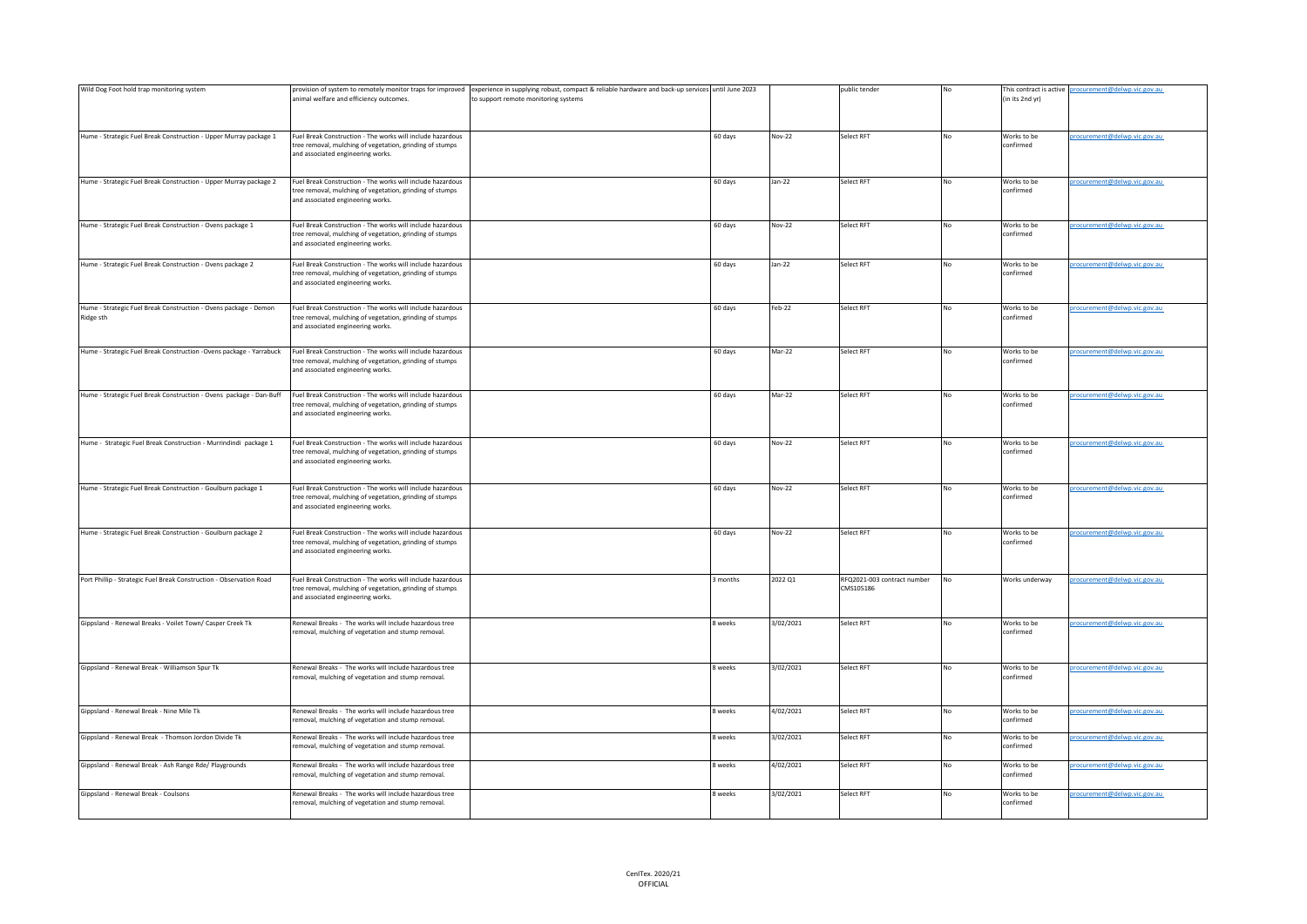| Lower Snowy Camping Precinct                                |                                                                                                              | Construction of new camping areas, installation of two toilet Cultural Heritage Management Plan has been developed for this site with | Feb-June 2022            | Feb-22   |            |    |                                             | procurement@delwp.vic.gov.au                      |
|-------------------------------------------------------------|--------------------------------------------------------------------------------------------------------------|---------------------------------------------------------------------------------------------------------------------------------------|--------------------------|----------|------------|----|---------------------------------------------|---------------------------------------------------|
|                                                             | blocks, upgrade to access road.                                                                              | additional requirements before and during works.                                                                                      |                          |          |            |    |                                             |                                                   |
|                                                             |                                                                                                              |                                                                                                                                       |                          |          |            |    |                                             |                                                   |
|                                                             |                                                                                                              |                                                                                                                                       |                          |          |            |    |                                             |                                                   |
|                                                             |                                                                                                              |                                                                                                                                       |                          |          |            |    |                                             |                                                   |
|                                                             |                                                                                                              |                                                                                                                                       |                          |          |            |    |                                             |                                                   |
|                                                             |                                                                                                              |                                                                                                                                       |                          |          | <b>RFT</b> |    |                                             |                                                   |
| Cann River Hazardous Tree Treatment Roading - Fire Recovery | 270km road requiring Haz Tree treatment post 2020<br>bushfires                                               | CHP reinstated                                                                                                                        | March - June 2022 Jan-22 |          |            | No | Contract currently on<br>FendersVic website | procurement@delwp.vic.gov.au                      |
|                                                             |                                                                                                              |                                                                                                                                       |                          |          |            |    |                                             |                                                   |
| Coast Range Rd Roading - Fire Recovery                      | 30km gravel resheeting repair works on heavy strategic road Nil                                              |                                                                                                                                       | Feb-Apr 2022             | $Dec-21$ | RFT        | No |                                             | procurement@delwp.vic.gov.au                      |
|                                                             | network                                                                                                      |                                                                                                                                       |                          |          |            |    |                                             |                                                   |
|                                                             |                                                                                                              |                                                                                                                                       |                          |          |            |    |                                             |                                                   |
|                                                             |                                                                                                              |                                                                                                                                       |                          |          |            |    |                                             |                                                   |
| Sardine Creek Rd Slips Roading - Fire Recovery              | Major slip on Heavy strategic network                                                                        | Engineers drawings obtained Dec-21                                                                                                    | March - June 2022 Feb-22 |          | RFT        | No |                                             | procurement@delwp.vic.gov.au                      |
|                                                             |                                                                                                              |                                                                                                                                       |                          |          |            |    |                                             |                                                   |
|                                                             |                                                                                                              |                                                                                                                                       |                          |          |            |    |                                             |                                                   |
| Errinundra Slips Roading - Fire Recovery                    | 4 x Major slips on Heavy strategic network                                                                   | Engineers drawings obtained Jan-22                                                                                                    | March - June 2023 Feb-22 |          | RFT        | No |                                             | rocurement@delwp.vic.gov.au                       |
|                                                             |                                                                                                              |                                                                                                                                       |                          |          |            |    |                                             |                                                   |
| Mt Raymond / Donalds Knob Blast and Crush                   | Production of 50,000 m3 of crushed rock for future road                                                      | Engineers drawings obtained Dec-21 Specialist Shot Firers required                                                                    | March - May 2024 Dec-21  |          | <b>RFT</b> | No |                                             | Submissions from RFT procurement@delwp.vic.gov.au |
|                                                             | maintenance and repairs                                                                                      |                                                                                                                                       |                          |          |            |    | process to be                               |                                                   |
|                                                             |                                                                                                              |                                                                                                                                       |                          |          |            |    | evaluated on                                |                                                   |
|                                                             |                                                                                                              |                                                                                                                                       |                          |          |            |    | 10/02/2022                                  |                                                   |
| Snowy NP Icon Drive Treatment of Fire Killed Ash            | Hazard Tree treatment 7km of 2014 fire killed Alpine Ash                                                     | CH Traditional Owner engagement by Parks Victoria                                                                                     | March - May 2025 Feb-22  |          | RFT        | No |                                             | procurement@delwp.vic.gov.au                      |
|                                                             |                                                                                                              |                                                                                                                                       |                          |          |            |    |                                             |                                                   |
|                                                             |                                                                                                              |                                                                                                                                       |                          |          |            |    |                                             |                                                   |
| Loch Valley Camping Precinct                                | Upgrade to existing camping area, including import of fill to None                                           |                                                                                                                                       | March-June 2022 Feb-22   |          | RFT        | No | RFT to go to market                         | procurement@delwp.vic.gov.au                      |
|                                                             | raise levels above flood plain. Formalised camping areas,<br>fencing, bollards, picnic tables and fire pits. |                                                                                                                                       |                          |          |            |    | in February.                                |                                                   |
|                                                             |                                                                                                              |                                                                                                                                       |                          |          |            |    |                                             |                                                   |
|                                                             |                                                                                                              |                                                                                                                                       |                          |          |            |    |                                             |                                                   |
| Ingrams Timber Mill Campground                              | Construction of new campground on former timber mill site. Heritage Victoria interest on site                |                                                                                                                                       | Jan 2021 - June          |          | <b>RFT</b> | No | Series of RFQ for                           | procurement@delwp.vic.gov.au                      |
|                                                             | Works include installation of toilet blocks and campground                                                   |                                                                                                                                       | 2023                     |          |            |    | entire project.                             |                                                   |
|                                                             | facilities, upgrade to internal road network, river access                                                   |                                                                                                                                       |                          |          |            |    |                                             |                                                   |
|                                                             | platforms.                                                                                                   |                                                                                                                                       |                          |          |            |    |                                             |                                                   |
| Cone Hill Quarry Blast and Crush                            |                                                                                                              | Blast and Crush quantity of road quality material (usually in Engineers drawings to be obtained Specialist Shot Firers required       | 6 months                 | Dec-23   | RFT        | No |                                             | procurement@delwp.vic.gov.au                      |
|                                                             | 40mm and 20mm sizes)                                                                                         |                                                                                                                                       |                          |          |            |    |                                             |                                                   |
|                                                             |                                                                                                              |                                                                                                                                       |                          |          |            |    |                                             |                                                   |
| Rowley Ridge Rd bridge                                      | Crossing approach and departure work                                                                         | N/A                                                                                                                                   | Feb-June 2022            | $Feb-22$ | <b>RFT</b> | No |                                             | rocurement@delwp.vic.gov.au                       |
|                                                             |                                                                                                              |                                                                                                                                       |                          |          |            |    |                                             |                                                   |
|                                                             |                                                                                                              |                                                                                                                                       |                          |          |            |    |                                             |                                                   |
|                                                             |                                                                                                              |                                                                                                                                       |                          |          |            |    |                                             |                                                   |
|                                                             |                                                                                                              |                                                                                                                                       |                          |          |            |    |                                             |                                                   |
|                                                             |                                                                                                              |                                                                                                                                       |                          |          |            |    |                                             |                                                   |
|                                                             |                                                                                                              |                                                                                                                                       |                          |          |            |    |                                             |                                                   |
| Caringal camp bridge                                        | Crossing approach and departure work                                                                         | N/A                                                                                                                                   | Feb-June 2022            | Feb-22   | RFT        | No |                                             | procurement@delwp.vic.gov.au                      |
|                                                             |                                                                                                              |                                                                                                                                       |                          |          |            |    |                                             |                                                   |
|                                                             |                                                                                                              |                                                                                                                                       |                          |          |            |    |                                             |                                                   |
|                                                             |                                                                                                              |                                                                                                                                       |                          |          |            |    |                                             |                                                   |
|                                                             |                                                                                                              |                                                                                                                                       |                          |          |            |    |                                             |                                                   |
|                                                             |                                                                                                              |                                                                                                                                       |                          |          |            |    |                                             |                                                   |
| Link Road                                                   | Culvert replacement                                                                                          | N/A                                                                                                                                   | Feb-June 2022            | $Feb-22$ | RFT        | No |                                             | procurement@delwp.vic.gov.au                      |
|                                                             |                                                                                                              |                                                                                                                                       |                          |          |            |    |                                             |                                                   |
|                                                             |                                                                                                              |                                                                                                                                       |                          |          |            |    |                                             |                                                   |
|                                                             |                                                                                                              |                                                                                                                                       |                          |          |            |    |                                             |                                                   |
|                                                             |                                                                                                              |                                                                                                                                       |                          |          |            |    |                                             |                                                   |
|                                                             |                                                                                                              |                                                                                                                                       |                          |          |            |    |                                             |                                                   |
| Southface Rd - Soft spot repair                             | Road repair                                                                                                  | N/A                                                                                                                                   | Feb-June 2022            | Feb-22   | <b>RFT</b> | No |                                             | procurement@delwp.vic.gov.au                      |
|                                                             |                                                                                                              |                                                                                                                                       |                          |          |            |    |                                             |                                                   |
|                                                             |                                                                                                              |                                                                                                                                       |                          |          |            |    |                                             |                                                   |
|                                                             |                                                                                                              |                                                                                                                                       |                          |          |            |    |                                             |                                                   |
|                                                             |                                                                                                              |                                                                                                                                       |                          |          |            |    |                                             |                                                   |
|                                                             |                                                                                                              |                                                                                                                                       |                          |          |            |    |                                             |                                                   |
|                                                             |                                                                                                              |                                                                                                                                       |                          |          |            |    |                                             |                                                   |
| Rowleys Ridge Rd - Culvert replacement x 3                  | Culvert replacement                                                                                          | N/A                                                                                                                                   | Feb-June 2022            | Feb-22   | <b>RFT</b> | No |                                             | procurement@delwp.vic.gov.au                      |
|                                                             |                                                                                                              |                                                                                                                                       |                          |          |            |    |                                             |                                                   |
|                                                             |                                                                                                              |                                                                                                                                       |                          |          |            |    |                                             |                                                   |
|                                                             |                                                                                                              |                                                                                                                                       |                          |          |            |    |                                             |                                                   |
|                                                             |                                                                                                              |                                                                                                                                       |                          |          |            |    |                                             |                                                   |
|                                                             |                                                                                                              |                                                                                                                                       |                          |          |            |    |                                             |                                                   |
|                                                             |                                                                                                              |                                                                                                                                       |                          |          |            |    |                                             |                                                   |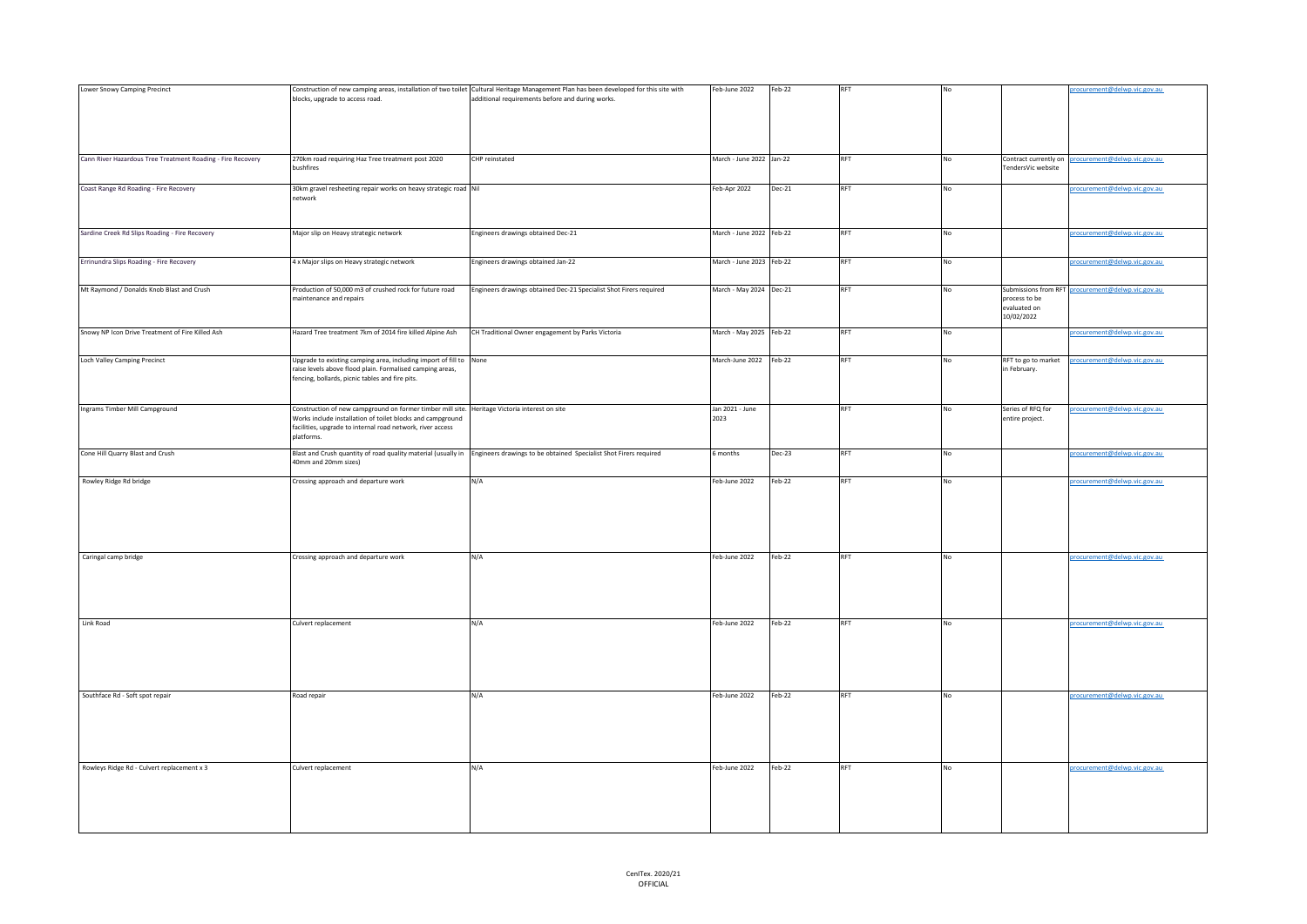| Digital Twin Victoria Innovation and Solution Delivery | Seeking an experienced firm to deliver ICT and professional                                                       |           | 2 years | Feb-22   | <b>RFT</b> |           | rocurement@delwp.vic.gov.au |
|--------------------------------------------------------|-------------------------------------------------------------------------------------------------------------------|-----------|---------|----------|------------|-----------|-----------------------------|
|                                                        | services to deliver on the Digital Twin Platform foundation                                                       |           |         |          |            |           |                             |
|                                                        | infrastructure requirements and gain synergy across the DTV                                                       |           |         |          |            |           |                             |
|                                                        | program.                                                                                                          |           |         |          |            |           |                             |
| CIP Redevelopment                                      | Retire a legacy system and build updated access portal to                                                         |           | 1 year  | Apr-22   | <b>RFT</b> |           | rocurement@delwp.vic.gov.au |
|                                                        | the CIP program and data resources.                                                                               |           |         |          |            |           |                             |
| Alpine Shire Council                                   | 2024., 2025 and 2026 General Valuation                                                                            | <b>NA</b> | 3 years | $Oct-22$ | <b>RFT</b> | <b>NA</b> | rocurement@delwp.vic.gov.au |
|                                                        |                                                                                                                   |           |         |          |            |           |                             |
| Ararat Rural City Council                              | 2024., 2025 and 2026 General Valuation                                                                            | <b>NA</b> | 3 years | $Oct-22$ | <b>RFT</b> | NA        | rocurement@delwp.vic.gov.au |
| <b>Baw Baw Shire Council</b>                           | 2024., 2025 and 2026 General Valuation                                                                            | NA        | 3 years | $Oct-22$ | RFT        | <b>NA</b> |                             |
|                                                        |                                                                                                                   |           |         |          |            |           | rocurement@delwp.vic.gov.au |
| Benalla Rural City Council                             | 2024., 2025 and 2026 General Valuation                                                                            | <b>NA</b> | 3 years | $Oct-22$ | <b>RFT</b> | NA        | rocurement@delwp.vic.gov.au |
|                                                        |                                                                                                                   |           |         |          |            |           |                             |
| Boroondara City Council                                | 2024., 2025 and 2026 General Valuation                                                                            | <b>NA</b> | 3 years | $Oct-22$ | <b>RFT</b> | <b>NA</b> | rocurement@delwp.vic.gov.au |
| Campaspe Shire Council                                 | 2024., 2025 and 2026 General Valuation                                                                            | NA        | 3 years | Oct-22   | RFT        | <b>NA</b> | rocurement@delwp.vic.gov.au |
|                                                        |                                                                                                                   |           |         | $Oct-22$ | RFT        |           |                             |
| Casey City Council                                     | 2024., 2025 and 2026 General Valuation                                                                            | NA        | 3 years |          |            | NA        | rocurement@delwp.vic.gov.au |
| Central Goldfields Shire Council                       | 2024., 2025 and 2026 General Valuation                                                                            | <b>NA</b> | 3 years | $Oct-22$ | <b>RFT</b> | <b>NA</b> | rocurement@delwp.vic.gov.au |
|                                                        |                                                                                                                   |           |         |          |            |           |                             |
| Colac Otway Shire Council                              | 2024., 2025 and 2026 General Valuation                                                                            | <b>NA</b> | 3 years | $Oct-22$ | <b>RFT</b> | <b>NA</b> | rocurement@delwp.vic.gov.au |
| Corangamite Shire Council                              | 2024., 2025 and 2026 General Valuation                                                                            | <b>NA</b> | 3 years | $Oct-22$ | <b>RFT</b> | <b>NA</b> | rocurement@delwp.vic.gov.au |
|                                                        |                                                                                                                   |           |         |          |            |           |                             |
| Gannawarra Shire Council                               | 2024., 2025 and 2026 General Valuation                                                                            | <b>NA</b> | 3 years | $Oct-22$ | RFT        | <b>NA</b> | rocurement@delwp.vic.gov.au |
|                                                        |                                                                                                                   |           |         |          |            |           |                             |
| Golden Plains Shire Council                            | 2024., 2025 and 2026 General Valuation                                                                            | <b>NA</b> | 3 years | Oct-22   | <b>RFT</b> | <b>NA</b> | rocurement@delwp.vic.gov.au |
|                                                        |                                                                                                                   |           |         |          |            |           |                             |
| Indigo Shire Council                                   | 2024., 2025 and 2026 General Valuation                                                                            | <b>NA</b> | 3 years | $Oct-22$ | <b>RFT</b> | <b>NA</b> | rocurement@delwp.vic.gov.au |
|                                                        |                                                                                                                   | <b>NA</b> |         |          | <b>RFT</b> |           |                             |
| Kingston City Council                                  | 2024., 2025 and 2026 General Valuation                                                                            |           | 3 years | Oct-22   |            | <b>NA</b> | rocurement@delwp.vic.gov.au |
| Latrobe City Council                                   | 2024., 2025 and 2026 General Valuation                                                                            | <b>NA</b> | 3 years | $Oct-22$ | <b>RFT</b> | NA        | rocurement@delwp.vic.gov.au |
|                                                        |                                                                                                                   |           |         |          | RFT        |           |                             |
| Loddon Shire Council                                   | 2024., 2025 and 2026 General Valuation                                                                            | <b>NA</b> | 3 years | $Oct-22$ |            | <b>NA</b> | rocurement@delwp.vic.gov.au |
| Manningham City Council                                | 2024., 2025 and 2026 General Valuation                                                                            | <b>NA</b> | 3 years | $Oct-22$ | <b>RFT</b> | <b>NA</b> | rocurement@delwp.vic.gov.au |
| Maribyrnong City Council                               | 2024., 2025 and 2026 General Valuation                                                                            | NA        | 3 years | Oct-22   | <b>RFT</b> | NA        | rocurement@delwp.vic.gov.au |
|                                                        |                                                                                                                   |           |         |          |            |           |                             |
| Moira Shire Council                                    | 2024., 2025 and 2026 General Valuation                                                                            | NA        | 3 years | $Oct-22$ | RFT        | NA        | rocurement@delwp.vic.gov.au |
| Monash City Council                                    | 2024., 2025 and 2026 General Valuation                                                                            | <b>NA</b> | 3 years | Oct-22   | <b>RFT</b> | <b>NA</b> | rocurement@delwp.vic.gov.au |
| Moorabool Shire Council                                | 2024., 2025 and 2026 General Valuation                                                                            | <b>NA</b> |         | $Oct-22$ | <b>RFT</b> | <b>NA</b> |                             |
|                                                        |                                                                                                                   |           | 3 years |          |            |           | rocurement@delwp.vic.gov.au |
| Mount Alexander Shire Council                          | 2024., 2025 and 2026 General Valuation                                                                            | NA        | 3 years | Oct-22   | <b>RFT</b> | NA        | rocurement@delwp.vic.gov.au |
| Northern Grapmians                                     | 2024., 2025 and 2026 General Valuation                                                                            | <b>NA</b> | 3 years | Oct-22   | <b>RFT</b> | <b>NA</b> | rocurement@delwp.vic.gov.au |
|                                                        |                                                                                                                   |           |         |          |            |           |                             |
| Pyrenees                                               | 2024., 2025 and 2026 General Valuation                                                                            | <b>NA</b> | 3 years | Oct-22   | RFT        | <b>NA</b> | rocurement@delwp.vic.gov.au |
| Strathbogie                                            | 2024., 2025 and 2026 General Valuation                                                                            | <b>NA</b> | 3 years | $Oct-22$ | <b>RFT</b> | NA        | rocurement@delwp.vic.gov.au |
|                                                        |                                                                                                                   |           |         |          |            |           |                             |
| <b>Towong Shire Council</b>                            | 2024., 2025 and 2026 General Valuation                                                                            | <b>NA</b> | 3 years | $Oct-22$ | <b>RFT</b> | <b>NA</b> | rocurement@delwp.vic.gov.au |
| Wangaratta Rural City Council                          | 2024., 2025 and 2026 General Valuation                                                                            | <b>NA</b> | 3 years | Oct-22   | RFT        | <b>NA</b> | rocurement@delwp.vic.gov.au |
|                                                        |                                                                                                                   |           |         |          |            |           |                             |
| Warrnambool City Council                               | 2024., 2025 and 2026 General Valuation                                                                            | <b>NA</b> | 3 years | $Oct-22$ | RFT        | <b>NA</b> | rocurement@delwp.vic.gov.au |
| Wodonga City Council                                   | 2024., 2025 and 2026 General Valuation                                                                            | <b>NA</b> | 3 years | $Oct-22$ | RFT        | <b>NA</b> | rocurement@delwp.vic.gov.au |
| Yarra City Council                                     | 2024., 2025 and 2026 General Valuation                                                                            | <b>NA</b> | 3 years | $Oct-22$ | <b>RFT</b> | NA        | rocurement@delwp.vic.gov.au |
|                                                        |                                                                                                                   |           |         |          |            |           |                             |
| Yarra Ranges Shire Council                             | 2024., 2025 and 2026 General Valuation                                                                            | <b>NA</b> | 3 years | $Oct-22$ | RFT        | <b>NA</b> | rocurement@delwp.vic.gov.au |
| Place names in a virtual environment                   | Use cases showcasing the power of AR/VR through place                                                             |           | Lyear   | Apr-22   | Grant      |           | rocurement@delwp.vic.gov.au |
|                                                        | naming, we will enable cultural story telling, assist in                                                          |           |         |          |            |           |                             |
|                                                        | promoting Traditional Ower language and culture and<br>underpin safety for emergency services; preserving culture |           |         |          |            |           |                             |
|                                                        | and protecting communities.                                                                                       |           |         |          |            |           |                             |
| Gender equality in place naming                        | Working with community organisations to support and                                                               |           | 1 year  | $Jun-22$ | tbd        |           | rocurement@delwp.vic.gov.au |
|                                                        | promote gender equality in naming through a series of                                                             |           |         |          |            |           |                             |
|                                                        | initiatives                                                                                                       |           |         |          |            |           |                             |
|                                                        |                                                                                                                   |           |         |          |            |           |                             |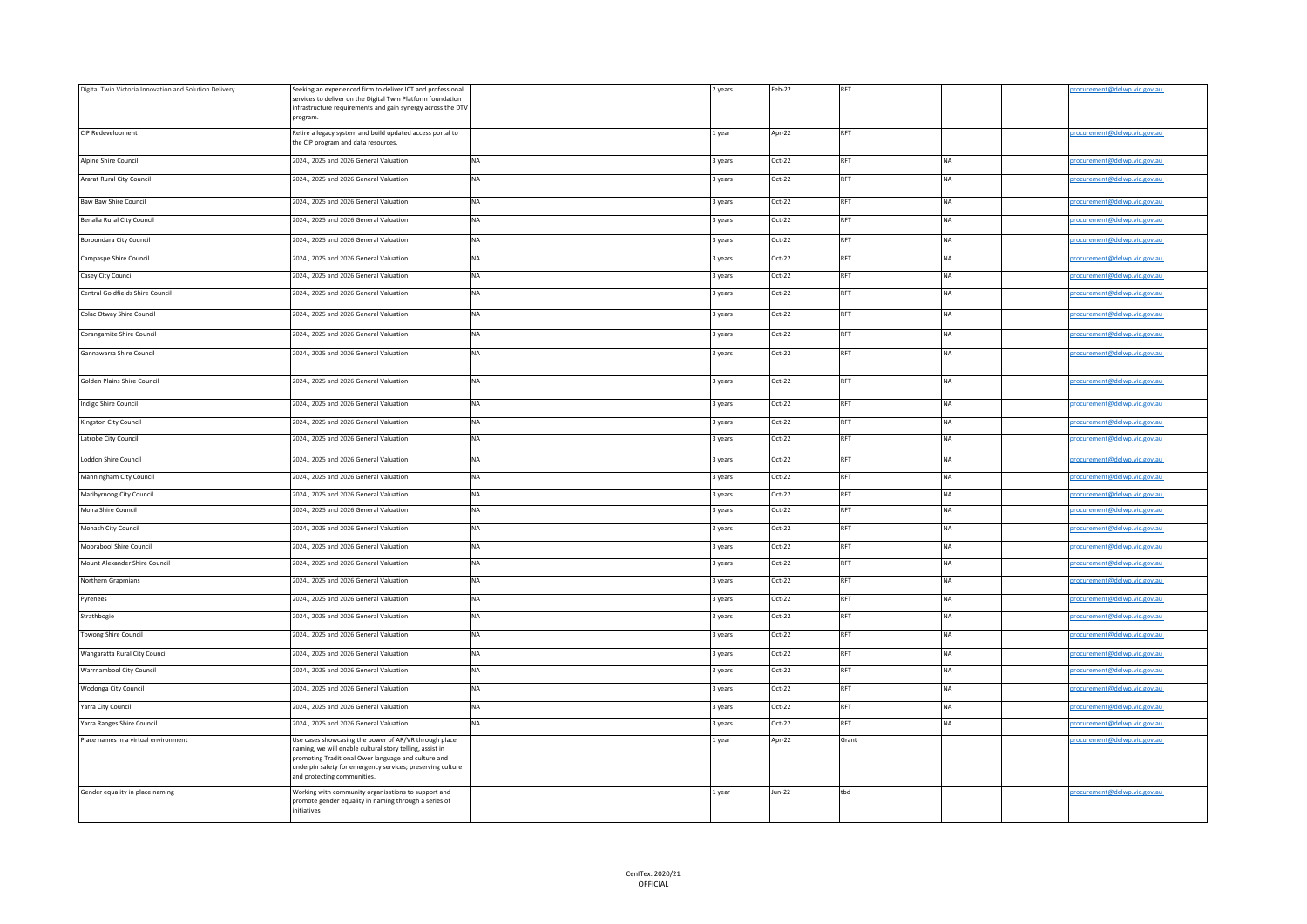| Panel for Salesforce Implementation Partners                                                                      | Implementation Partners to deliver the prioritised project<br>pipeline of work and potential stimulus work packages for<br>an estimated value of \$600,000.                                                                                                                                                                                                                                                                                                                                                                                                                                                                                                                                                                         | Additonal work required for an existing contract - Salesforce The work requires skills or expertise not efficient to recruit or maintain within<br>DELWP. This engagement will support Solar Victoria's ability to access Salesforce<br>related IT expertise and scale work to meet the delivery of COVID-19 stimulus<br>vork.                                                                                                                                                  | 2 years      | Jan-22        |                         |     | rocurement@delwp.vic.gov.au  |
|-------------------------------------------------------------------------------------------------------------------|-------------------------------------------------------------------------------------------------------------------------------------------------------------------------------------------------------------------------------------------------------------------------------------------------------------------------------------------------------------------------------------------------------------------------------------------------------------------------------------------------------------------------------------------------------------------------------------------------------------------------------------------------------------------------------------------------------------------------------------|---------------------------------------------------------------------------------------------------------------------------------------------------------------------------------------------------------------------------------------------------------------------------------------------------------------------------------------------------------------------------------------------------------------------------------------------------------------------------------|--------------|---------------|-------------------------|-----|------------------------------|
| LEI Training resource development                                                                                 |                                                                                                                                                                                                                                                                                                                                                                                                                                                                                                                                                                                                                                                                                                                                     |                                                                                                                                                                                                                                                                                                                                                                                                                                                                                 | 1 year       | $Jul-22$      | RFT                     | No  | rocurement@delwp.vic.gov.au  |
| New skills and Training initiatives                                                                               |                                                                                                                                                                                                                                                                                                                                                                                                                                                                                                                                                                                                                                                                                                                                     |                                                                                                                                                                                                                                                                                                                                                                                                                                                                                 |              |               |                         |     | rocurement@delwp.vic.gov.au  |
| LEI Classroom delivery                                                                                            |                                                                                                                                                                                                                                                                                                                                                                                                                                                                                                                                                                                                                                                                                                                                     |                                                                                                                                                                                                                                                                                                                                                                                                                                                                                 | months       | Feb-22        | <b>RFP</b>              | No  | rocurement@delwp.vic.gov.au  |
| Plumber to install HW                                                                                             |                                                                                                                                                                                                                                                                                                                                                                                                                                                                                                                                                                                                                                                                                                                                     |                                                                                                                                                                                                                                                                                                                                                                                                                                                                                 | 5 months     | Feb-22        | RFT                     | No. | rocurement@delwp.vic.gov.au  |
| PV/Battery                                                                                                        |                                                                                                                                                                                                                                                                                                                                                                                                                                                                                                                                                                                                                                                                                                                                     |                                                                                                                                                                                                                                                                                                                                                                                                                                                                                 | 5 months     | Feb-22        | <b>RFP</b>              | No  | rocurement@delwp.vic.gov.au  |
| Apprenticeship for women                                                                                          |                                                                                                                                                                                                                                                                                                                                                                                                                                                                                                                                                                                                                                                                                                                                     |                                                                                                                                                                                                                                                                                                                                                                                                                                                                                 | months       | Feb-22        | <b>RFT</b>              | No  | rocurement@delwp.vic.gov.au  |
| Home Heating and Cooling Upgrade Program Installation Safety &<br><b>Quality Auditing</b>                         | auditing of installations performed under Solar Victoria's<br>Home Heating and Cooling Upgrade program. The audit<br>program provides assurance of the safety and quality of<br>installations, and will be used to identify and address non<br>compliance, and drive improvement in standards across the<br>program's participating Suppliers/installers.<br>Required Services: Provision of suitably qualified and<br>experienced personnel to conduct site visits, complete<br>audits and prepare reports, relating to selected rebated<br>installations across Victoria, in accordance with safety and<br>technical standards directed by Solar Victoria. Anticipated<br>number of audits will be up to approximately 5000/year. | Provision of specialist expertise to provide safety and quality Suitably qualified and experienced technical expertise to cover electrical,<br>plumbing and refrigeration auditing capability. vendor will be required to<br>provide coverage extending across Melbourne metropolitan and all regional areas<br>across Victoria. Auditing activity to be performed as directed by Solar Victoria,<br>and in accordance with Solar Victoria's risk based-auditing methodologies. | 3 years      | Mar-22        | <b>RFT</b>              | No  | rocurement@delwp.vic.gov.au  |
| HHCUP - Heating                                                                                                   | Advertising                                                                                                                                                                                                                                                                                                                                                                                                                                                                                                                                                                                                                                                                                                                         |                                                                                                                                                                                                                                                                                                                                                                                                                                                                                 | 9-12 months  | Jul-22        |                         |     | procurement@delwp.vic.gov.au |
| HHCUP - Cooling                                                                                                   | Advertising                                                                                                                                                                                                                                                                                                                                                                                                                                                                                                                                                                                                                                                                                                                         |                                                                                                                                                                                                                                                                                                                                                                                                                                                                                 | 9-12 months  | $Jul-22$      |                         |     | rocurement@delwp.vic.gov.au  |
| SHP - PV (owner-occupier) Rebate                                                                                  | Advertising                                                                                                                                                                                                                                                                                                                                                                                                                                                                                                                                                                                                                                                                                                                         |                                                                                                                                                                                                                                                                                                                                                                                                                                                                                 | 9-12 months  | Jul-22        |                         |     | rocurement@delwp.vic.gov.au  |
| SHP - PV (rental properties) Rebate                                                                               | Advertising                                                                                                                                                                                                                                                                                                                                                                                                                                                                                                                                                                                                                                                                                                                         |                                                                                                                                                                                                                                                                                                                                                                                                                                                                                 | 9-12 months  | $Jul-22$      |                         |     | procurement@delwp.vic.gov.au |
| SHP - Battery Rebate                                                                                              | Advertising                                                                                                                                                                                                                                                                                                                                                                                                                                                                                                                                                                                                                                                                                                                         |                                                                                                                                                                                                                                                                                                                                                                                                                                                                                 | 9-12 months  | Jul-22        |                         |     | procurement@delwp.vic.gov.au |
| SHP - Solar Hot Water Rebate                                                                                      | Advertising                                                                                                                                                                                                                                                                                                                                                                                                                                                                                                                                                                                                                                                                                                                         |                                                                                                                                                                                                                                                                                                                                                                                                                                                                                 | 9-12 months  | Jul-22        |                         |     | rocurement@delwp.vic.gov.au  |
| SfBP - Small Business Rebate                                                                                      | Advertising                                                                                                                                                                                                                                                                                                                                                                                                                                                                                                                                                                                                                                                                                                                         |                                                                                                                                                                                                                                                                                                                                                                                                                                                                                 | 9-12 months  | Jul-22        |                         |     | orocurement@delwp.vic.gov.au |
| ZEV - ZEV Subsidy                                                                                                 | Advertising                                                                                                                                                                                                                                                                                                                                                                                                                                                                                                                                                                                                                                                                                                                         |                                                                                                                                                                                                                                                                                                                                                                                                                                                                                 | 9-12 months  | $Jul-22$      |                         |     | procurement@delwp.vic.gov.au |
| Fraining and Development (general + tied to \$11m package) =                                                      | Advertising                                                                                                                                                                                                                                                                                                                                                                                                                                                                                                                                                                                                                                                                                                                         |                                                                                                                                                                                                                                                                                                                                                                                                                                                                                 | 9-12 months  | $Jul-22$      |                         |     | rocurement@delwp.vic.gov.au  |
| Safety (extension of joint SV/ESV campaign + Solar specific) =                                                    | Advertising                                                                                                                                                                                                                                                                                                                                                                                                                                                                                                                                                                                                                                                                                                                         |                                                                                                                                                                                                                                                                                                                                                                                                                                                                                 | 9-12 months  | $Jul-22$      |                         |     | rocurement@delwp.vic.gov.au  |
| Solar Victoria - Corporate brand awareness promotion (Who we are,<br>What we do, ALL rebates we offer + Education | Advertising                                                                                                                                                                                                                                                                                                                                                                                                                                                                                                                                                                                                                                                                                                                         |                                                                                                                                                                                                                                                                                                                                                                                                                                                                                 | 9-12 months  | $Jul-22$      |                         |     | rocurement@delwp.vic.gov.au  |
| Cloud hosting of real time water data                                                                             | provisioning of the cloud hosting infrastructure, as well as<br>the management, maintenance and support of the<br>infrastructure for data associated with 850 surface water<br>and 1500 grounding sites and supporting applications                                                                                                                                                                                                                                                                                                                                                                                                                                                                                                 |                                                                                                                                                                                                                                                                                                                                                                                                                                                                                 | 5 years      | Aug-22        | <b>RFT</b>              | no  | procurement@delwp.vic.gov.au |
| Monitoring and maintenance of surface water monitoring sites                                                      | monitoring and maitenance of approx 850 surface water<br>monitoring sites across the state. Monitoring activities<br>include surface water level and discharge and spot water<br>quality. Includes the provision of telemetry services                                                                                                                                                                                                                                                                                                                                                                                                                                                                                              |                                                                                                                                                                                                                                                                                                                                                                                                                                                                                 | 5 years      | <b>Nov-22</b> | RFT                     | no  | procurement@delwp.vic.gov.au |
| Network Distribution Review Panel                                                                                 | Costs of finalsing the Distribution Network Resilience<br>eview as tasked by the Minster                                                                                                                                                                                                                                                                                                                                                                                                                                                                                                                                                                                                                                            | Panel Members who have key skills within the Energy Sector to undertake a<br>Distribution Network Resilence Review                                                                                                                                                                                                                                                                                                                                                              | 6 months     |               | Ministerial appointment |     | rocurement@delwp.vic.gov.au  |
| <b>Energy Market Modelling Unit</b>                                                                               | Costs procured to set up the Energy Market Modelling unit<br>within Energy Group as approved by Energy SLT                                                                                                                                                                                                                                                                                                                                                                                                                                                                                                                                                                                                                          | High level of energy and data modelling knowledge to set up an Energy Market<br>Modelling Unit within Energy. . They have know-how of the required modelling<br>oftware Plexos                                                                                                                                                                                                                                                                                                  | 12-18 months | Jun-22        | <b>RFQ</b>              |     | rocurement@delwp.vic.gov.au  |
|                                                                                                                   |                                                                                                                                                                                                                                                                                                                                                                                                                                                                                                                                                                                                                                                                                                                                     | They have deep knowledge of the Australian energy sector including: AEMO<br>operation of the NEM & gas markets including settlement processes; Grid<br>constraints & system reliability; and Policy context, government priorities and key<br>challenges facing the sector                                                                                                                                                                                                      |              |               |                         |     | procurement@delwp.vic.gov.au |